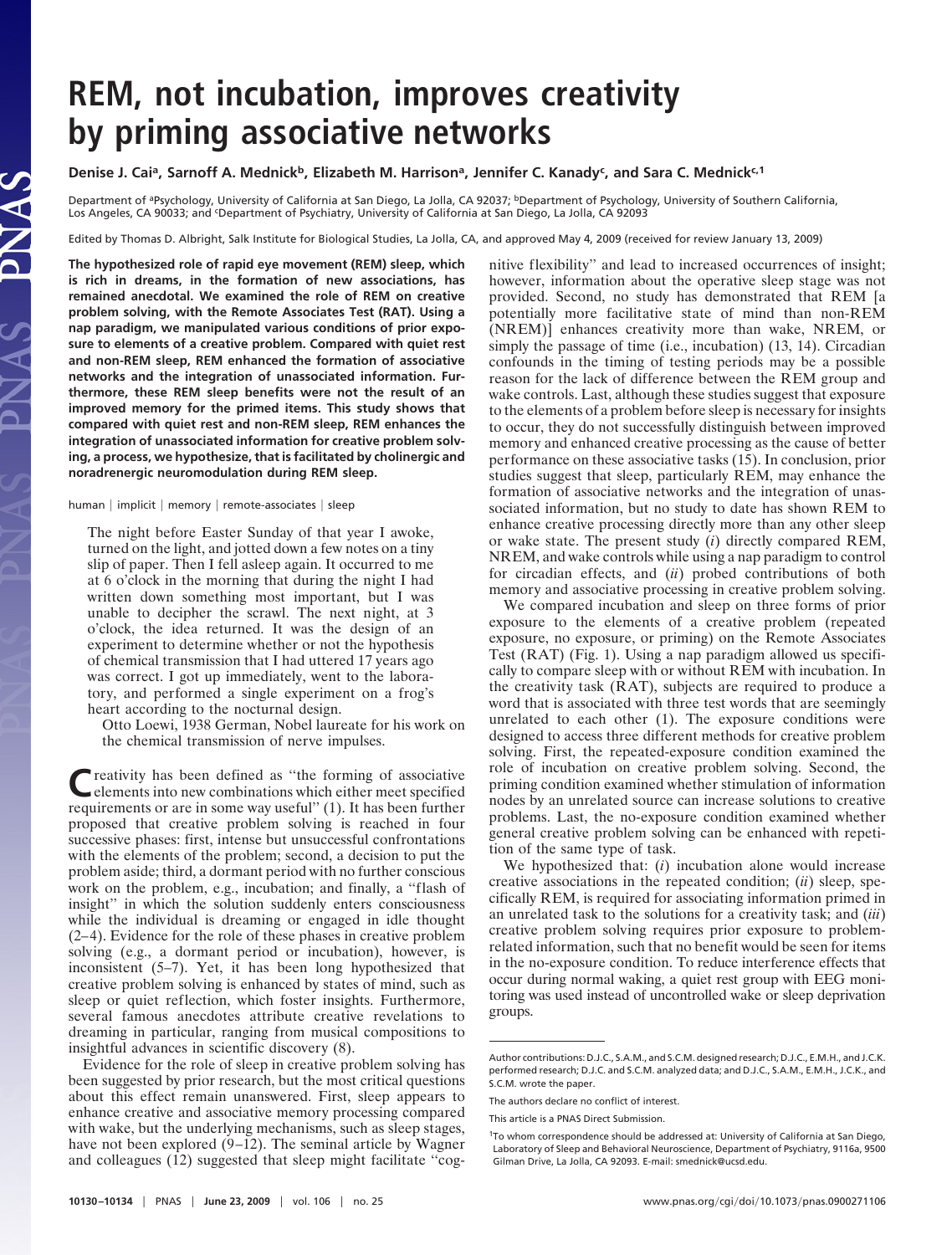

**Fig. 1.** Experimental design. Subjects were administered the creative problem solving test in the morning and then a word analogy priming task. After an intervening polysomnographically recorded sleep or quiet rest period, subjects were tested on the three prior exposure conditions: repeated exposure (white box), primed exposure (gray box), or no exposure (black box). Memory tests for the analogy solutions followed.

## **Results**

**Incubation-Dependent Improvements in Performance Are Independent of Sleep.** Subjects were first tested on the RAT at 9 AM and retested at 5 PM. To compare sleep and the passage of time, subjects were administered the same RAT in both the morning and afternoon sessions. No differences were found between groups  $(P = 0.67, 1$ -way ANOVA) (Fig. 2), and post hoc analysis showed that all three groups, NREM sleep, REM sleep, and



**Fig. 2.** Incubation-dependent improvements in performance are independent of sleep. NREM sleep, REM sleep, and quiet rest similarly improved performance on the repeat items compared with the morning baseline performance (CI 95%, 6.5–38.3%; CI 95%, 10.6 –50.2%; and CI 95%, 2.4 –71.0% for the REM, NREM, and rest groups, respectively).



**Fig. 3.** REM sleep facilitates the use of prior information for creative problem solving. Subjects who had REM sleep displayed a significant improvement above NREM and quiet rest groups ( $P = 0.047$ , 1-way ANOVA and post hoc analysis). Strikingly, although the quiet rest and NREM nap groups received the same priming, they displayed no improvement on the primed RAT items, whereas the REM group improved by almost 40% above the morning performance.

quiet rest, improved similarly on the repeated items compared with the morning baseline performance [confidence interval (CI) 95%, 6.5–38.3%; CI 95%, 10.6–50.2%; and CI 95%, 2.4– 71.0% for the REM, NREM, and rest groups, respectively]. These results indicate that passage of time (i.e., incubation) was sufficient to increase creative problem solving. This is consistent with the theory of incubation in which solutions to problems will emerge spontaneously after not actively working on the problem for some time (i.e., allowing the problem to incubate) (16).

**REM Sleep, Not Incubation nor NREM Sleep, Improved Solutions After Priming.** We tested whether priming of associative networks would improve creative problem solving with the primed items and whether REM sleep would enhance this effect compared with NREM sleep or quiet rest. After the morning RAT, subjects completed a set of analogies (e.g., CHIPS: SALTY;  $CANDY: S$ ) in which half of the answers (e.g., SWEET) were also the answers to the afternoon RAT items (e.g., HEART, SIXTEEN, COOKIES; answer: SWEET).

In contrast to the incubation results, subjects that had REM sleep displayed a significant improvement above NREM sleep and quiet rest groups (Fig. 3;  $P = 0.04$ , 1-way ANOVA and post hoc analysis). Strikingly, although the quiet rest and NREM sleep groups received the same priming, they displayed no improvement on the primed RAT items, whereas the REM sleep group improved by almost 40% above the morning performance. Although naps with REM typically had longer total sleep time (TST) (see Table 1), surprisingly, TST was not correlated with performance on the primed RAT items  $(r = .104, P = 0.53, Fig.$ 4). We also separated subjects by their TST with a median split of the data and compared low TST with high TST on the priming results, which was nonsignificant ( $t = 1.4, P = 0.17$ ). Thus, it is unlikely that the REM results were the result of TST differences in the nap. Consistent with previous studies reporting a benefit

|  |  |  |  | Table 1. Sleep statistics comparing REM and NREM naps |  |  |  |  |
|--|--|--|--|-------------------------------------------------------|--|--|--|--|
|--|--|--|--|-------------------------------------------------------|--|--|--|--|

| Sleep type        | NREM group       | REM group        |  |
|-------------------|------------------|------------------|--|
| Total sleep time* | 50.2 $(\pm 4.2)$ | 72.9 $(\pm 2.9)$ |  |
| Stage 1, NS       | 5.4 $(\pm 1.4)$  | 3.9 ( $\pm$ 1.0) |  |
| Stage 2, NS       | 24.6 $(\pm 3.0)$ | 31.4 $(\pm 2.0)$ |  |
| SWS, NS           | 20.0 $(\pm 4.2)$ | 23.3 $(\pm 2.8)$ |  |
| REM*              | $0.2 (\pm 2.3)$  | 14.3 $(\pm 1.6)$ |  |

Results are shown as mean ( $\pm$ SEM).  $*$ ,  $P < 0.001$ ; NS, not significant.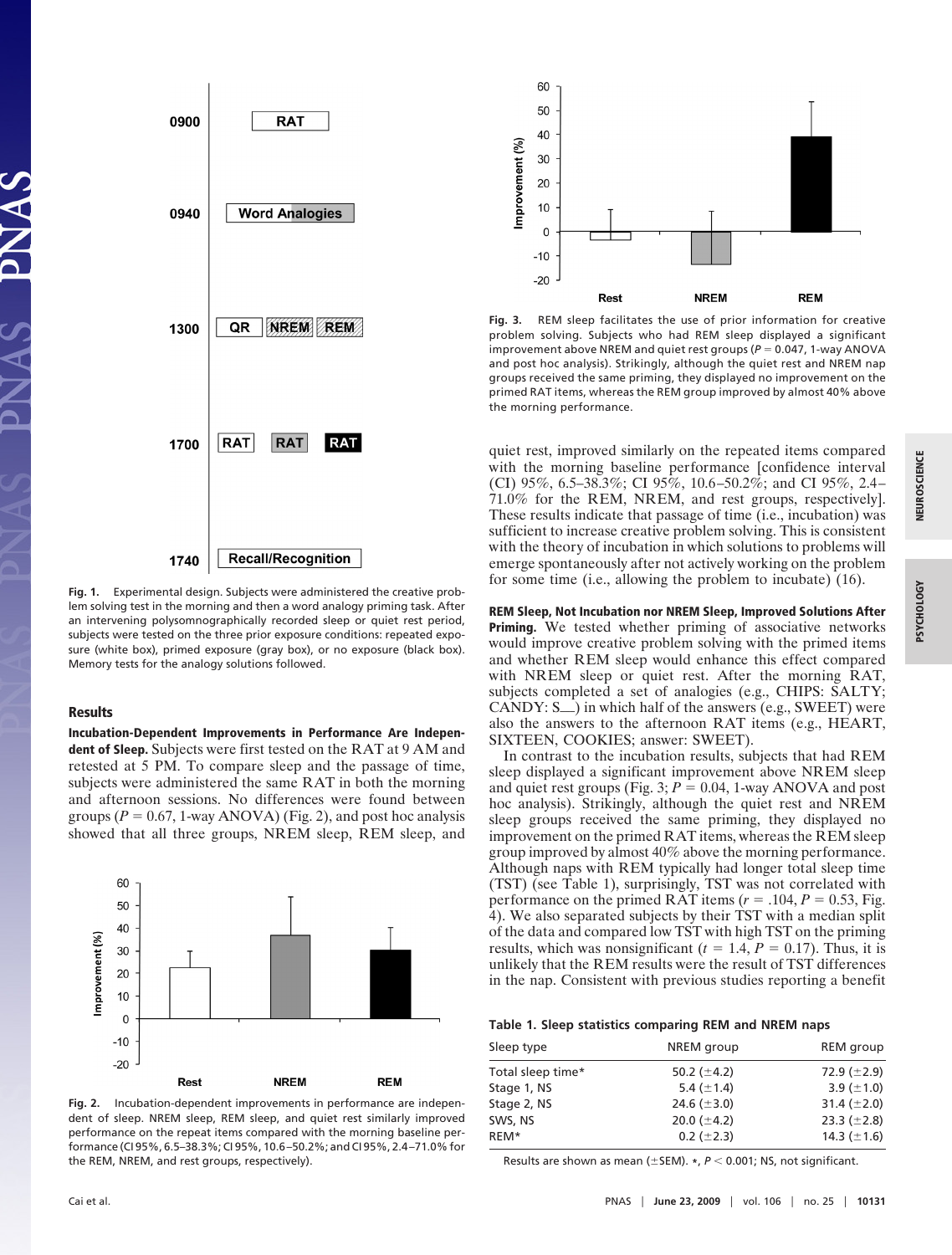

**Total Sleep Time (min)** 

**Fig. 4.** Amount of sleep does not contribute to creative problem solving. TST and improvement on primed RAT items were not significantly correlated (*r* 0.104,  $P = 0.53$ , trend line shown).

of sleep on cognition (17–20), we find that it was not the quantity (i.e., TST), but the quality (i.e., specific sleep stages) that led to improved performance. These results suggest that REM enhanced the formation of associative networks and the integration of unassociated information, compared with quiet rest and NREM sleep.

**Creative Problem Solving Requires Prior Exposure.** Because daytime sleep has been shown to increase alertness and improve a range of cognitive functions (perceptual, verbal, and motor learning; declarative and implicit memory) (18, 21–24), we tested whether sleep or quiet rest might enhance general creativity on new RAT items. Baseline assessments were measured on the morning RAT. In the PM session, subjects were tested on new RAT items. Surprisingly, no group (NREM, REM, quiet rest) differences were found on the new RAT items  $(P = 0.261$  1-way ANOVA) (Fig. 5), and no improvement in PM performance above baseline was observed in the three groups (CI 95%,  $-13.0$  to 41.2%; CI 95%, -16.0 to 35.4%; and CI 95%, -15.4 to 51.0% for the REM,



**Fig. 5.** REM sleep does not improve creative problem solving without prior exposure. No group differences were found on the new RAT items ( $P = 0.261$ ) 1-way ANOVA), and PM performance was not different from baseline in the any of the three groups (CI 95%, -13.0 to 41.2%; CI 95%, -35.4 to 16.0%; and CI 95%,  $-51.0$  to 15.4% for the REM, NREM, and rest groups, respectively). Although daytime sleep has been shown to improve a range of cognitive functions (perceptual, verbal, and motor learning; declarative and implicit memory) and to increase alertness and restore homeostatic drive, neither NREM nor REM sleep improves general creative problem solving in the absence of prior exposure (e.g., priming).



**Fig. 6.** REM sleep improvements in creativity are dissociated from memory. Creative problem solving performance in the priming condition (*y* axis) and memory tasks (cued recall and recognition) are shown. The three groups perform equally well on all memory tasks, although REM sleep improvements in creativity are only seen in performance for primed unrelated items.

NREM, and rest groups, respectively). Although daytime sleep has been shown to improve performance on some cognitive tasks and to increase alertness and restore homeostatic drive, neither NREM nor REM sleep improved general creative problem solving in the absence of prior exposure (e.g., priming).

**REM Improvements in Creative Problem Solving Are Not Caused by Improved Memory.** Previous studies have shown that sleep facilitates the retention of declarative memories (25–27). We, therefore, examined whether enhancement on the RAT items after priming and REM sleep was caused by memory of the answers in the priming task. To address memory, recognition and cued recall were assessed for answers to the morning analogies during the afternoon session. The process dissociation procedure (28) was also used to investigate how sleep may act on implicit and explicit memory processes.

Surprisingly, yet consistent with the incubation findings, no difference was observed among the three groups (NREM, REM, and quiet rest) for any of the memory measures, including recognition ( $P = 0.283$ , 1-way ANOVA), cued recall ( $P = 0.353$ , 1-way ANOVA), explicit  $(P = 0.435, 1$ -way ANOVA), and implicit  $(P = 0.229, 1$ -way ANOVA). Interestingly, all three groups (rest, NREM naps, REM naps) had >90% correct on the recognition test, suggesting that all groups formed memories of the answers from the morning analogies, i.e., priming. NREM sleep, REM sleep, and quiet rest groups were indistinguishable on the memory measures [recognition  $(P = 0.28, 1$ -way ANOVA), cued recall ( $P = 0.35$ , 1-way ANOVA), explicit ( $P =$ 0.43, 1-way ANOVA), and implicit ( $\dot{P} = 0.22$ , 1-way ANOVA) memory]. Performance on these memory measures was not correlated with performance on the primed RAT items (Fig. 6). Importantly, although all groups had similar memory for primed answers, only subjects with REM sleep promoted generalization of the analogy answers to new and useful solutions on an unrelated creative problem-solving task.

## **Discussion**

Here, we report that REM sleep can improve creative problem solving. We found that: (*i*) the passage of time (i.e., incubation period) improves problem solving for previously exposed items, and this was independent of the sleep condition; (*ii*) sleep enhanced creative problem solving for items that were primed before sleep, but this was only true for naps that included REM sleep; (*iii*) REM sleep improvements in creative problem solving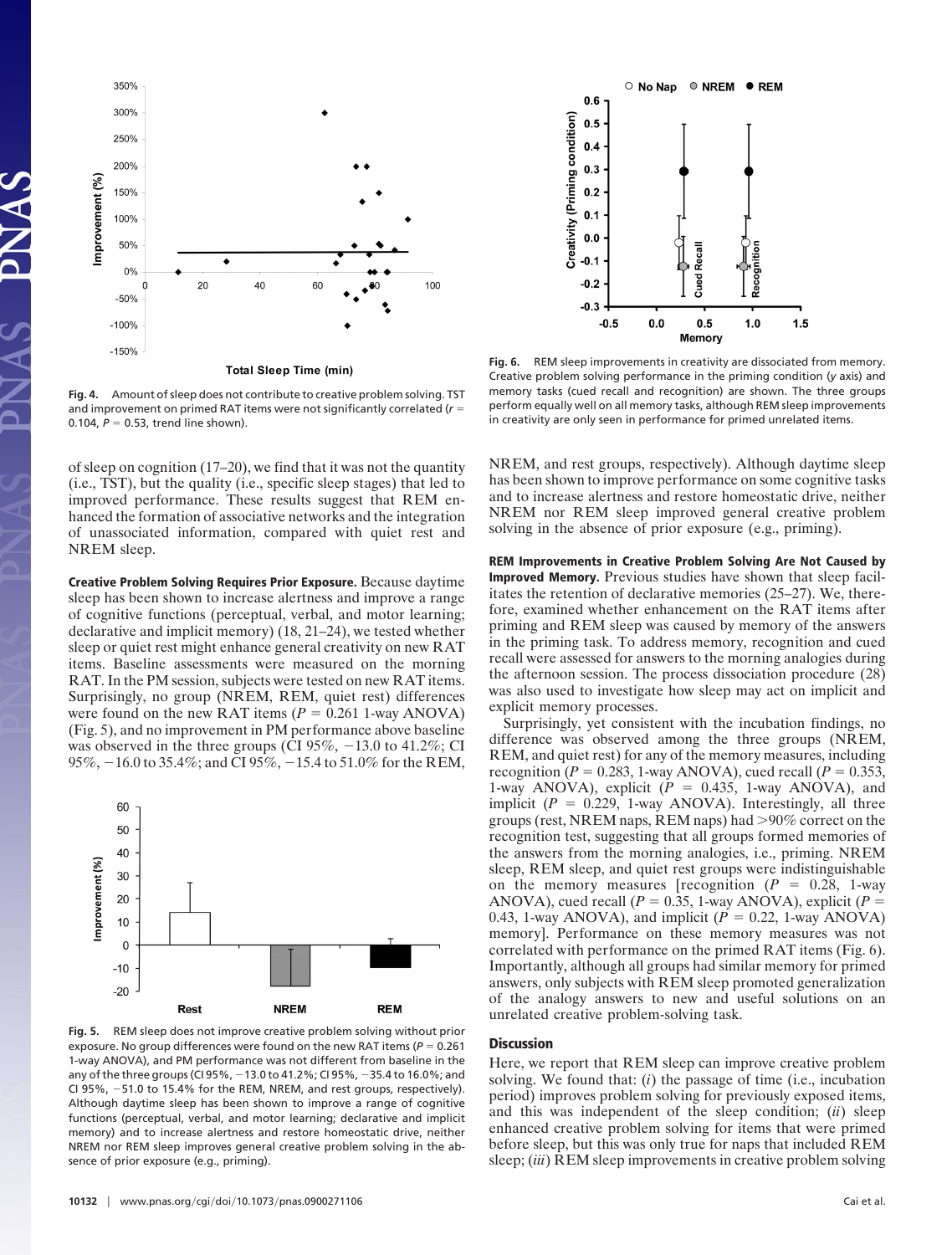are not the result of selective improvements in memory; and (*iv*) general problem-solving abilities were not improved in wake or sleep conditions. These findings have important implications for how sleep, specifically REM sleep, might foster the formation of associative networks.

A longstanding, critical issue in sleep and cognition research is whether improvements in behavioral performance are the result of sleep-specific enhancement or reduction of interference. Experiences during waking have been shown to interfere with memory consolidation (29). Thus, performance benefits observed after sleep may be the result of lack of interference. For example, a recent study found that a quiet wake interval provided benefits for auditory tone sequence learning similar to those from a sleep interval, and both were better than the active wake interval (30). Our methods control for interference effects by comparing sleep periods with quiet rest periods. Subjects were relaxed on a recliner, with polysomnographic monitoring, and they listened to instrumental music of their choice for a time interval equal to the naps. By controlling for verbal input, we can be confident that performance across sleep and wake groups was not caused by a difference in verbal interference during the nap, but specifically by processes occurring during incubation.

Current models for why we sleep posit an important role of sleep in memory consolidation (31–34). While controlling for circadian effects, the present study found that sleep specifically enhanced the associative network for primed solutions but did not improve memory consolidation. Although other studies have reported that sleep enhances explicit verbal memory (22, 35), our memory measures were not comparable with these recall tasks because exposure to the verbal material was primed and not explicitly presented. Furthermore, not only were NREM sleep, REM sleep, and quiet rest groups indistinguishable on the memory measures, performance on these memory measures was not correlated with performance on the primed RAT items. This indicates that the improvement on the primed RAT was not a consequence of the REM sleep group simply remembering the primed words better than the other groups. These results are consistent with the previous finding that memory strength of previously encountered insight problems is not directly related to the solution acquisition to those problems (36).

The results support the hypothesis that the brain is subconsciously spreading activation of previously activated nodes. Prior literature suggests that during a ''dormant period'' between two active encounters with a problem, the memory trace of a target item, and the progression of this target through other relevant stored information generate spreading activation through a network (16). For example, by priming the solution SWEET before sleep, the SWEET node is activated, and during subsequent REM sleep, the associative nodes (in this case HEART, SIXTEEN, COOKIE) are more likely to be activated and increased above threshold. Therefore, when the three words that were previously unrelated (HEART, SIXTEEN, COOKIE) are seen, there will be an increased probability of the node SWEET being chosen as the solution. We propose that the most optimal dormant period occurs during REM sleep, which provides the most spreading of activation.

One possible mechanism for the spreading-activation model involves cholinergic and noradrenergic neuromodulation that occurs specifically during REM sleep. During wake, higher levels of norepinephrine and acetylcholine inhibit recurrent connections in the neocortex. During REM sleep, however, high levels of acetylcholine in the hippocampus suppress feedback from hippocampus to the neocortex, whereas lower levels of acetylcholine and norepinephrine in the neocortex could facilitate the spread of activity within neocortical areas without strong hippocampal influence (37). This is supported by behavioral evidence from amnesiacs that activation of this associative network during sleep is independent of the medial temporal lobe structures and may reflect reactivation of remote memories that are less dependent on the hippocampus (38). In this theoretical framework, REM sleep would allow neocortical structures to reorganize associative hierarchies, in which information from the hippocampus would be reinterpreted in relation to previous semantic representations or nodes.

We propose that REM sleep is important for assimilating new information into past experience to create a richer network of associations for future use. Fluid interpretation is a hallmark of a creative mind, from idle word play to the abstraction of shapes that led to the solving of neurochemical transmission or the structure of the benzene ring. These findings on the role of REM sleep in creative problem solving underscore the Nobel Laureate Friedrich A. Kekule's recommendation: ''Let us learn to dream.''

### **Experimental Procedures**

General procedures are outlined in this section. Deviations from this procedure are described in each section.

**Subjects.** A total of 77 native English speakers between the ages of 18 and 35 with no personal history of neurological, psychological, or other chronic illness gave informed consent to participate in the experiment, which was approved by the Institutional Review Board of the University of California at San Diego. Subjects were required to sleep an average of 6 h per night for the 5 days leading up to the experimental day and at least 6.5 h the night before the test day. Subjects filled out sleep diaries and wore actigraphs 5–7 days before testing as subjective and objective measures of sleep–wake activity. Subjects were restricted from consuming caffeine and alcohol 24 h before and during the experiment day.

#### **Materials**

RAT is a paper-and-pencil task adapted from Mednick (1). Each RAT item contains a triplet of words presented horizontally along with a blank space. Each item requires the subject to combine or relate the three words drawn from mutually remote associative clusters (e.g., COOKIES, SIXTEEN, HEART: \_\_\_\_). The subject is required to find a fourth word that could serve as an associative link between these three words. The answer to this item is SWEET (cookies are sweet, sweet sixteen, sweetheart). The three test words HEART, SIXTEEN, COOKIE are associated with the solution SWEET by formation of a compound (sweetheart), by a syntactic association (sweet sixteen), and by a semantic relationship (cookies are sweet). Thus, reaching a solution requires ''creative thought'' because the first, most highly probable associate to each of the items is often not correct, so the solver must think of more distantly related information to connect the three words. Performance on the RAT correlates reliably with other established insight problems (39).\*

Subjects were read the instructions aloud and given four practice items to ensure understanding of the task. The score was calculated as the proportion of items answered correctly. Subjects completed two versions of the RAT, one in the morning and one in the afternoon. The two versions were counterbalanced across sessions. In the morning session, subjects completed the AM RAT, and AM scores were used as baseline.

Analogies. Analogies (e.g., FAST:SLOW as HARD:E.,, were administered in the AM session. The first letter of each answer was given. Half of the analogy answers served as primes for the answers to the RAT administered during the PM session. There was no time limit for completing the analogies. The mean log HAL word frequency (40) for all words used in the analogies was 1.58 (SD = 0.73). The mean word length was 5.36 letters (SD = 1.75).

**General Method.** All subjects were tested on the RAT twice in 1 day (Fig. 1). At 0900, subjects were administered the RAT followed by the analogies. Subjects returned at 1300, at which time they were randomly assigned to a nap or a quiet rest group. Subjects in the nap group took a polysomographically recorded (PSG) nap (90 min of sleep maximum or up to 2 h in bed), whereas those in the rest condition listened to instrumental music with PSG monitoring for 90 min. At 1630, subjects returned for testing of the afternoon RAT.

<sup>\*</sup>Dallob PI, Dominowski RL (April, 1993) Erroneous Solutions to Verbal Insight Problems: Effects of Highlighting Critical Material. Paper presented at the 73rd Annual Meeting of the Western Psychological Association, Portland, OR.